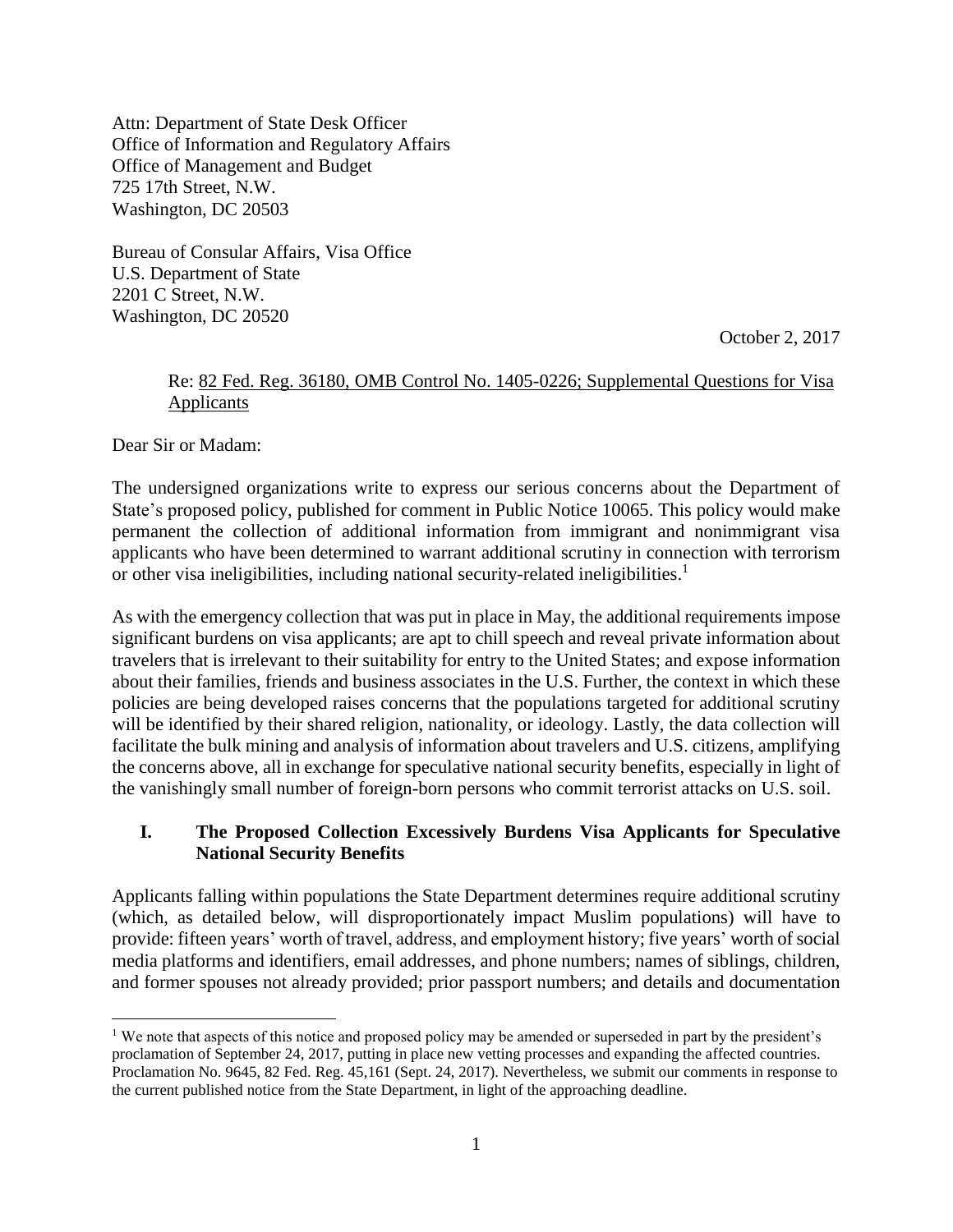on any travel to an ISIS-controlled territory.<sup>2</sup> Travel information from applicants must include "details for each trip [and] source[s] of funds" for foreign travel and even potentially domestic travel. $3$ 

First, the request for fifteen years' worth of details on travel, address, and employment imposes an excessive – and potentially exclusionary – burden on affected applicants without commensurate benefits for national security. Second, the request for social media data ("platforms and identifiers") is fatally ambiguous and will have a deleterious impact on the speech and privacy of applicants as well as the Americans with whom they communicate. Finally, social media communications have context-specific meanings that are notoriously difficult to interpret, and are more apt to raise false positives than to identify real security threats.

## **a. Request for Fifteen Years of Travel, Address and Employment History is Overly Burdensome**

First, the additional disclosures are overly onerous, given that visa applicants under the current system are already required to provide a significant amount of documentation and information.<sup>4</sup> For example, gathering fifteen years' worth of travel history in addition to what is already required – even assuming it were available and recorded – could require weeks' worth of time and substantial resources, involve tracking down accommodation and transportation providers to find booking information that is unlikely to have been digitally retained, and finding credible people to corroborate trip details. The State Department's estimate that the "Average Time Per Response" will be 60 minutes per applicant, resulting in a "Total Estimated Burden Time" of 65,000 hours, seems an implausible guess.<sup>5</sup>

Perhaps more significantly, it is unclear how collecting extensive personal and travel histories would be helpful for national security purposes, particularly since many current terrorist threats

<sup>2</sup> 60-Day Notice of Proposed Information Collection: Supplemental Questions for Visa Applicants, 82 Fed. Reg. 36,180 ¶12 (posted Aug. 3, 2017).

<sup>&</sup>lt;sup>3</sup> While the updated Form DS-5535 requires details only regarding travel outside the applicant's country of residence (see Supplemental Questions for Visa Applicants: DS-5535 Form, Office of Information and Regulatory Affairs, Office of Management and Budget, available at

[https://www.reginfo.gov/public/do/PRAViewIC?ref\\_nbr=201705-1405-001&icID=226719\)](https://www.reginfo.gov/public/do/PRAViewIC?ref_nbr=201705-1405-001&icID=226719), the August 3 ICR states that details about domestic travel may be required as well where the consular officer determines that the applicant was in an area while it was under the control of a terrorist organization (see 82 Fed. Reg. 36,180, 36,181 (posted Aug. 3, 2017)).

<sup>&</sup>lt;sup>4</sup> Applicants must already plan far in advance and coordinate with various people to obtain materials in support of their visa applications. For example, nonimmigrant applicants must overcome the legal presumption that they intend to permanently stay in the U.S. In order to do that, a visa applicant must marshal extensive evidence to prove that she has every incentive to return to her home country. These include: proof of property ownership; proof of employment or pension; financial records; family documents; and/or proof of travel plans. *See* "US Visitor Visa – Visitor Documents," Immihelp, accessed September 27, 2017, [http://www.immihelp.com/visitor-visa/visitor](http://www.immihelp.com/visitor-visa/visitor-documents.html)[documents.html.](http://www.immihelp.com/visitor-visa/visitor-documents.html) Immigrant visa applicants must provide even more information, including medical exam results and various civil documents. *See* "The Immigrant Visa Process," Department of State – Bureau of Consular Affairs, accessed September 27, 2017[, https://travel.state.gov/content/visas/en/immigrate/immigrant](https://travel.state.gov/content/visas/en/immigrate/immigrant-process/interview/prepare/interview-preparation-required-documents.html)[process/interview/prepare/interview-preparation-required-documents.html.](https://travel.state.gov/content/visas/en/immigrate/immigrant-process/interview/prepare/interview-preparation-required-documents.html)

 $5$  82 Fed. Reg. 36,180, 36,181 (posted Aug. 3, 2017).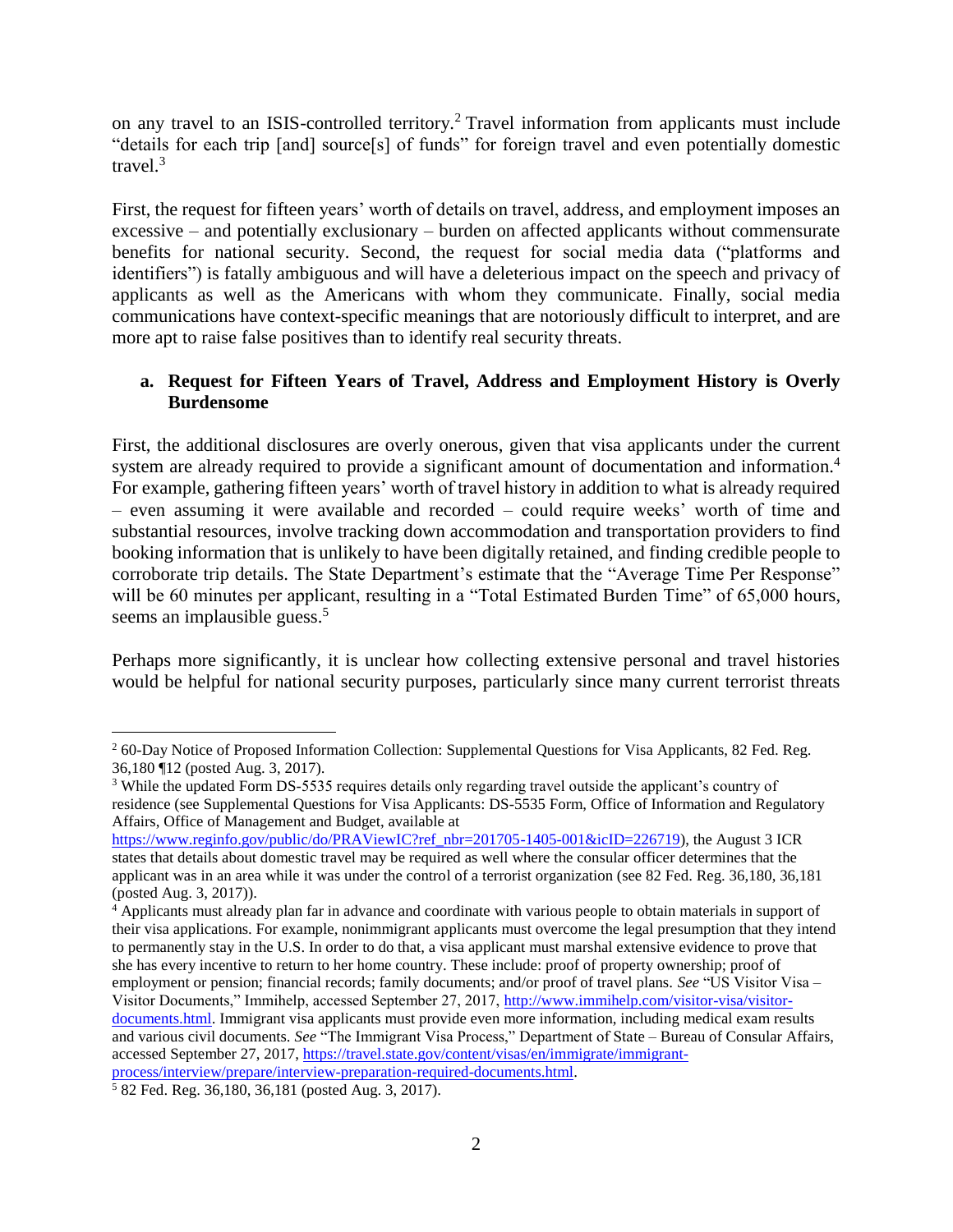like ISIS did not even emerge until 2013.<sup>6</sup> Indeed, the questions for even a short visit to the U.S. require more personal information than the standard forms required to get a Top Secret security clearance. 7 In any event, one consequence of this policy is clear: the heavy burdens discussed above will mean fewer people coming to the U.S., whether because they find visa application requirements prohibitive or too invasive,<sup>8</sup> or fear making application errors that could give rise to false suspicions of fraud.<sup>9</sup>

#### **b. Request for Social Media Platforms and Identifiers is Ambiguous and Broad**

The request for social media information in this information collection request (ICR) is also problematic. As an initial matter, the description of the data requested – namely, "[s]ocial media platforms and identifiers, also known as handles, used during the last five years" – is insufficient to provide guidance on the scope of required disclosure. The term "social media platforms" is not defined; while popular social media services such as Twitter, Facebook, and Instagram may be the most obvious targets, some definitions of social media include blogging and similar online activities.<sup>10</sup> It is not clear whether applicants are meant to cast as wide a net as possible in their disclosures, or whether an inadvertent failure to do so may be used as a reason, whether pretextual or not, to deny their entry into the country.

Similarly, the proposed form to be completed by applicants asks for social media platforms and identifiers "for *any* websites or applications you have used to create or share content (photos, videos, status updates, etc.) as part of a public profile within the last five years."<sup>11</sup> It appears that travelers who contribute to multiple accounts on a single platform  $-$  a personal one and a professional one, for instance – will be required to disclose all such accounts, raising the risk that

<sup>&</sup>lt;sup>6</sup> "Syria Iraq: The Islamic State militant group," BBC News, August 2, 2014, accessed September 21, 2017, [http://www.bbc.com/news/world-middle-east-24179084.](http://www.bbc.com/news/world-middle-east-24179084)

<sup>7</sup> U.S. Office of Personnel Management, "Questionnaire For National Security Positions," Standard Form 86 OMB No. 3206 0005, revised December 2010, accessed September 6, 2017, [https://www.opm.gov/forms/pdf\\_fill/sf86](https://www.opm.gov/forms/pdf_fill/sf86-non508.pdf) [non508.pdf.](https://www.opm.gov/forms/pdf_fill/sf86-non508.pdf)

<sup>8</sup> See, e.g., American Anthropological Association, et. al, Comment Submission Regarding *Notice of Information Collection under OMB Review: Supplemental Questions for Visa Applicants (DS-5535),* for Department of State Office of Information and Regulatory Affairs and Visa Office, Bureau of Consular Affairs, May 18, 2017, [http://www.nafsa.org/\\_/file/\\_/amresource/DS5535Comment051817.pdf.](http://www.nafsa.org/_/file/_/amresource/DS5535Comment051817.pdf)

<sup>&</sup>lt;sup>9</sup> Carol Morello, "U.S. embassies start new vetting of visa applicants," The Washington Post, June 01, 2017, , accessed September 27, 2017[, https://www.washingtonpost.com/world/national-security/us-embassies-start-new](https://www.washingtonpost.com/world/national-security/us-embassies-start-new-vetting-of-visa-applicants/2017/06/01/6b08c55a-46ec-11e7-bcde-624ad94170ab_story.html?utm_term=.f1a7d3c2c112)[vetting-of-visa-applicants/2017/06/01/6b08c55a-46ec-11e7-bcde-](https://www.washingtonpost.com/world/national-security/us-embassies-start-new-vetting-of-visa-applicants/2017/06/01/6b08c55a-46ec-11e7-bcde-624ad94170ab_story.html?utm_term=.f1a7d3c2c112)[624ad94170ab\\_story.html?utm\\_term=.f1a7d3c2c112.](https://www.washingtonpost.com/world/national-security/us-embassies-start-new-vetting-of-visa-applicants/2017/06/01/6b08c55a-46ec-11e7-bcde-624ad94170ab_story.html?utm_term=.f1a7d3c2c112)

<sup>&</sup>lt;sup>10</sup> "Social Media Overview," Tufts University Relations – Communications and Marketing, accessed September 27, 2017,<http://communications.tufts.edu/marketing-and-branding/social-media-overview/> (Includes blogs and

LinkedIn Groups as social media platforms.). Webster's Dictionary has a very broad definition of social media: "forms of electronic communication (such as websites for social networking and microblogging) through which users create online communities to share information, ideas, personal messages, and other content (such as videos)." *Merriam-Webster OnLine*, s.v. "social media," accessed September 27, 2017, [https://www.merriam](https://www.merriam-webster.com/dictionary/social%20media)[webster.com/dictionary/social%20media.](https://www.merriam-webster.com/dictionary/social%20media)

<sup>&</sup>lt;sup>11</sup> Supplemental Questions for Visa Applicants: DS-5535 Form, Office of Information and Regulatory Affairs, Office of Management and Budget, available at [https://www.reginfo.gov/public/do/PRAViewIC?ref\\_nbr=201705-1405-](https://www.reginfo.gov/public/do/PRAViewIC?ref_nbr=201705-1405-001&icID=226719)

 $001\&$ icID=226719 (emphasis added).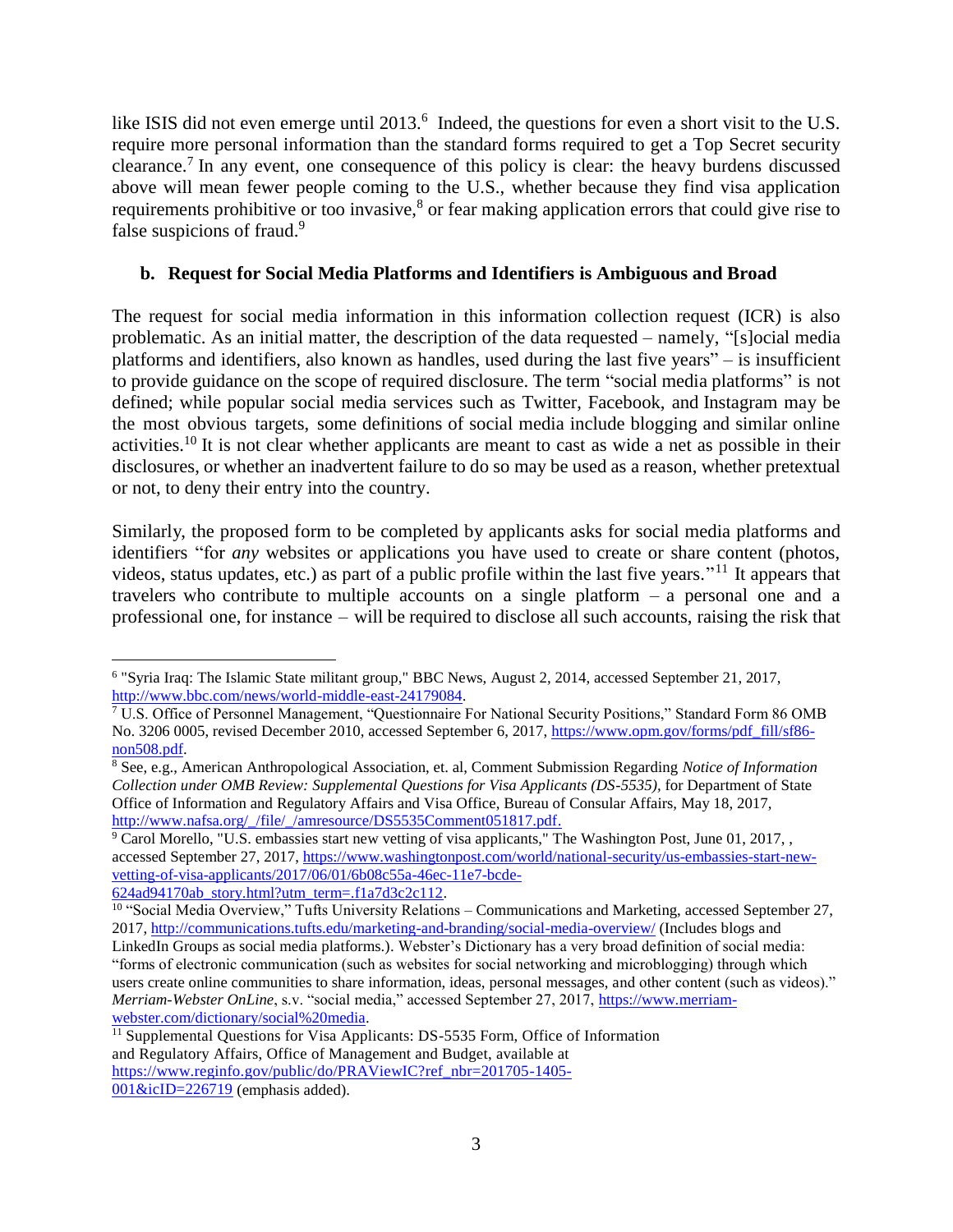they will be held accountable for posts on a profile over which they exercise only partial control. The form does not offer a mechanism to explain the applicant's role in using a particular platform or whether content is created or shared by other users as well.

The proposal does impose an important limitation on consular officers' authority with respect to social media information – namely, the directive that adjudicating officers are to refrain from requesting applicants' social media passwords or from subverting other privacy safeguards.<sup>12</sup> Nonetheless, account collection may precede password collection: DHS started by collecting social media handles and identifiers from certain travelers in  $2016$ ,<sup>13</sup> for instance, but the agency signaled shortly after President Trump's inauguration that it might demand users' passwords as well.<sup>14</sup> It is also unclear how the State Department would ensure that this rule is followed, and what remedy applicants would be afforded for violations.

In any case, this guidance is insufficient to overcome significant problems with the substance of the policy, as described in the next section.

# **c. Social Media Collection Will Capture Information That is Difficult to Interpret, Chill Expression and Affect Third Parties**

The ICR assumes that the investigation of applicant-provided social media information will assist the department in uncovering potential terrorists applying for visas.<sup>15</sup> This seems unlikely. As an initial matter, it is doubtful that an individual who promotes terrorism online will disclose information about the social media profile he is using to do so, or will retain postings that might raise concerns in the eyes of consular officials or software programs analyzing online content.

Moreover, problems of interpretation are guaranteed to plague any review of social media postings. One need only look at the 2012 experience of a British citizen who was turned back at the border because DHS agents misinterpreted his posting on Twitter that he was going to "destroy America" – slang for partying – and "dig up Marilyn Monroe's grave" – a joke.<sup>16</sup> In a similar vein, government agents and courts have erroneously interpreted tweets repeating American rap lyrics as threatening messages in several court cases, including high-stakes national security matters.<sup>17</sup> Even greater difficulties are inevitable if the language used is not English.

<sup>12</sup> 82 Fed. Reg. 36,180, 36,181 (posted Aug. 3, 2017).

<sup>&</sup>lt;sup>13</sup> Tony Romm, "U.S. government begins asking foreign travelers about social media," POLITICO, December 22, 2016, accessed September 28, 2017, http://www.politico.com/story/2016/12/foreign-travelers-social-media-232930.

<sup>&</sup>lt;sup>14</sup> Laura Meckler, "Trump Administration Considers Far-Reaching Steps for 'Extreme Vetting'," Wall Street Journal, April 4, 2017, https://www.wsj.com/articles/trump-administration-considers-far-reaching-steps-forextreme-vetting-1491303602

<sup>&</sup>lt;sup>15</sup> 82 Fed. Reg. 36,180 (posted Aug. 3, 2017) (indicating that consular officers will request information, including social media identifying information, "to vet for terrorism" and other risks).

<sup>16</sup> *See* J. David Goodman, "Travelers Say They Were Denied Entry to U.S. for Twitter Jokes," *The Lede* (blog), *New York Times,* January 30, 2012, 1:03 PM, [https://thelede.blogs.nytimes.com/2012/01/30/travelers-say-they](https://thelede.blogs.nytimes.com/2012/01/30/travelers-say-they-were-denied-entry-to-u-s-for-twitter-jokes/?mtrref=undefined)[were-denied-entry-to-u-s-for-](https://thelede.blogs.nytimes.com/2012/01/30/travelers-say-they-were-denied-entry-to-u-s-for-twitter-jokes/?mtrref=undefined) [twitter-jokes/?mtrref=undefined.](https://thelede.blogs.nytimes.com/2012/01/30/travelers-say-they-were-denied-entry-to-u-s-for-twitter-jokes/?mtrref=undefined)

<sup>&</sup>lt;sup>17</sup> *See*, *e.g.*, Natasha Lennard, "The Way Dzhokhar Tsarnaev's Tweets Are Being Used in the Boston Bombing Trial Is Very Dangerous," *Fusion,* March 12, 2015, [http://fusion.net/story/102297/the-use-of-dzhokhar-tsarnaevs](http://fusion.net/story/102297/the-use-of-dzhokhar-tsarnaevs-tweets-in-the-bostonbombing-trial-is-very-dangerous/)[tweets-in-the-bostonbombing-trial-is-very-dangerous/;](http://fusion.net/story/102297/the-use-of-dzhokhar-tsarnaevs-tweets-in-the-bostonbombing-trial-is-very-dangerous/) Bill Chappell, "Supreme Court Tosses Out Man's Conviction for Making Threat on Facebook," *National Public Radio,* June 1, 2015,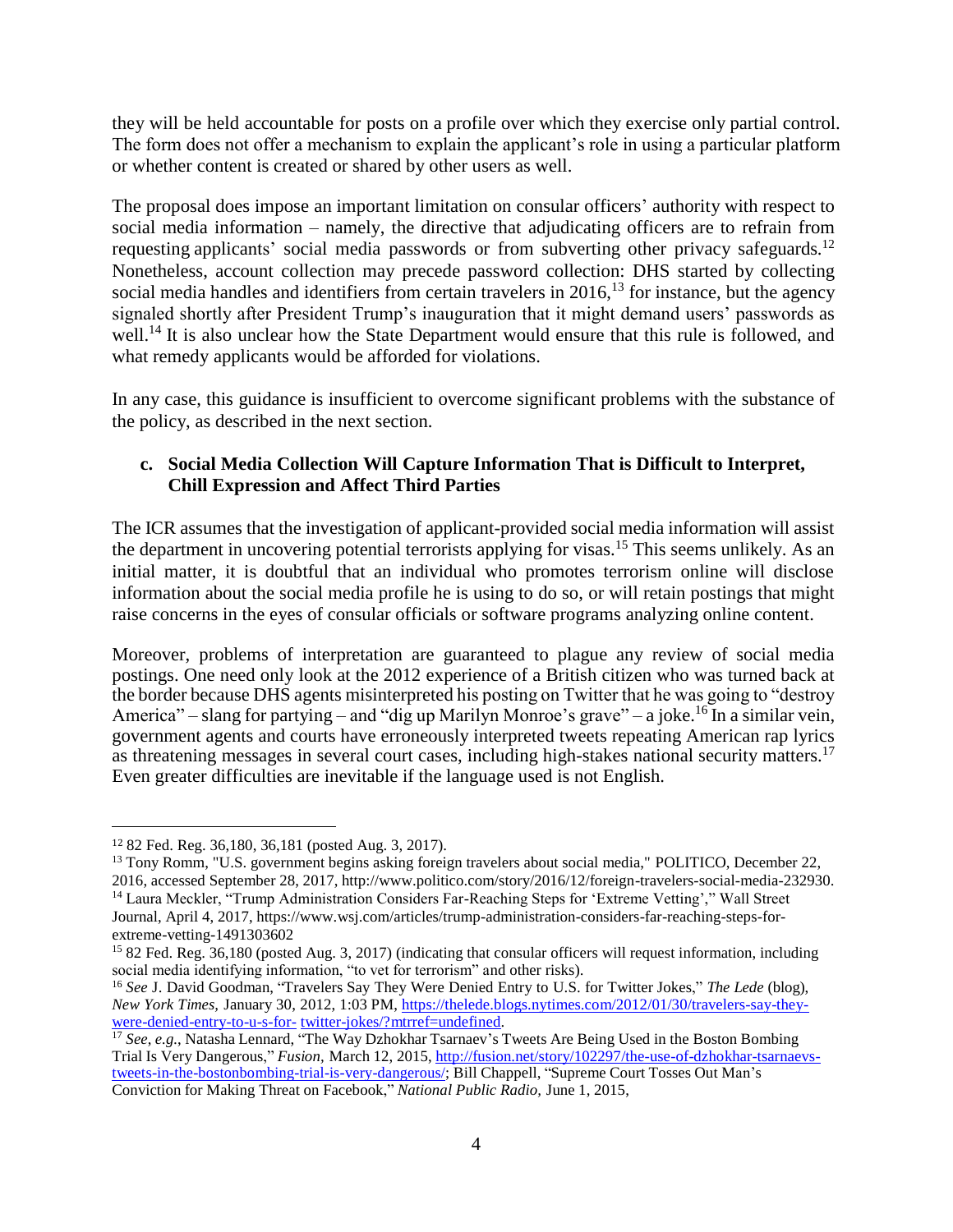This is to say nothing of the challenges posed by non-verbal communication on social media. On Facebook, for instance, users can react to a posting with a range of emojis. The actual meaning of these emojis is highly contextual. If a Facebook user posts an article about the FBI persuading young, isolated Muslims to make statements in support of ISIS,<sup>18</sup> and another user "loves" the article, is he sending appreciation that the article was posted, signaling support for the FBI's practices, or sending love to a friend whose family has been affected? Assuming it is even possible to decode the meaning, that could not be done without delving further into the user's other online statements, interactions, and associations, as well as the postings of those with whom he or she communicates, a laborious, invasive, and error-riddled process. Indeed, such ambiguity is already affecting domestic criminal proceedings with dire consequences, including individuals put behind bars for their Facebook likes. 19

This concern may be amplified for journalists, particularly those writing on conflict zones. Take the example of a foreign journalist who "favorites" a provocative tweet from an ISIS follower in order to find it again more easily for a piece of writing – will that be taken as support for the poster's positions? If so, will he or she be called to account for every "heart" and "like"? Political scientists and other scholars who follow or interact with individuals with provocative or even reprehensible views for purposes of research and public education will face similar quandaries. In light of the multitude of possible interpretations of both speech and non-verbal communication, consular officers will be in a position to exercise enormous, unchecked discretion when it comes to assessing foreign residents' suitability to enter the country, potentially quizzing them about the meaning and significance of a range of expression.

As a result of both the information request and the ambiguity pervading interactions on social media, online speech – particularly of the political or religious variety – will inevitably be chilled. Visa applicants will surely sanitize their own postings and internet presence to ensure that nothing online would provide cause for further scrutiny or suspicion by a rushed consular officer. Even if these travelers do not have First Amendment rights before they arrive in the United States, a system that potentially penalizes people for statements they make online due to misinterpretation is profoundly incompatible with core American constitutional values. It is also incongruent with the International Covenant on Civil and Political Rights, which guarantees "the right to freedom of expression," including the "freedom to seek, receive and impart information and ideas of all kinds, regardless of frontiers, either orally, in writing or in print, in the form of art, or through any other media of his choice."20

Moreover, the notice's statement that this collection of information will not be used to deny

[http://www.npr.org/sections/thetwo-](http://www.npr.org/sections/thetwo-way/2015/06/01/411213431/supreme-court-tosses-outman-s-conviction-for-making-threats-on-facebook) [way/2015/06/01/411213431/supreme-court-tosses-outman-s-conviction-for](http://www.npr.org/sections/thetwo-way/2015/06/01/411213431/supreme-court-tosses-outman-s-conviction-for-making-threats-on-facebook)[making-threats-on-facebook.](http://www.npr.org/sections/thetwo-way/2015/06/01/411213431/supreme-court-tosses-outman-s-conviction-for-making-threats-on-facebook)

<sup>18</sup> *See*, *e.g.*, Eric Lichtblau. "F.B.I. Steps Up Use of Stings in ISIS Cases," *New York Times*, June 7, 2016, [http://www.nytimes.com/2016/06/08/us/fbi-isis-terrorism-stings.html;](http://www.nytimes.com/2016/06/08/us/fbi-isis-terrorism-stings.html) Murtaza Hussain, "Confidential Informant Played Key Role in FBI Foiling Its Own Terror Plot," *Intercept,* February 25, 2015, [https://theintercept.com/2015/02/25/isismaterial-support-plot-involved-confidential-informant/.](https://theintercept.com/2015/02/25/isismaterial-support-plot-involved-confidential-informant/)

<sup>19</sup> *See*, *e.g.*, Ben Popper, "How the NYPD Is Using Social Media to Put Harlem Teens Behind Bars," *Verge,* December 10, 2014, [http://www.theverge.com/2014/12/10/7341077/nypd-harlem-crews-social-media-rikers](http://www.theverge.com/2014/12/10/7341077/nypd-harlem-crews-social-media-rikers-prison)[prison.](http://www.theverge.com/2014/12/10/7341077/nypd-harlem-crews-social-media-rikers-prison)

 $^{20}$  G.A. Res. 2200A (XXI), International Covenant on Civil and Political Rights (Dec. 16, 1966), http://www.ohchr.org/EN/ProfessionalInterest/Pages/CCPR.aspx.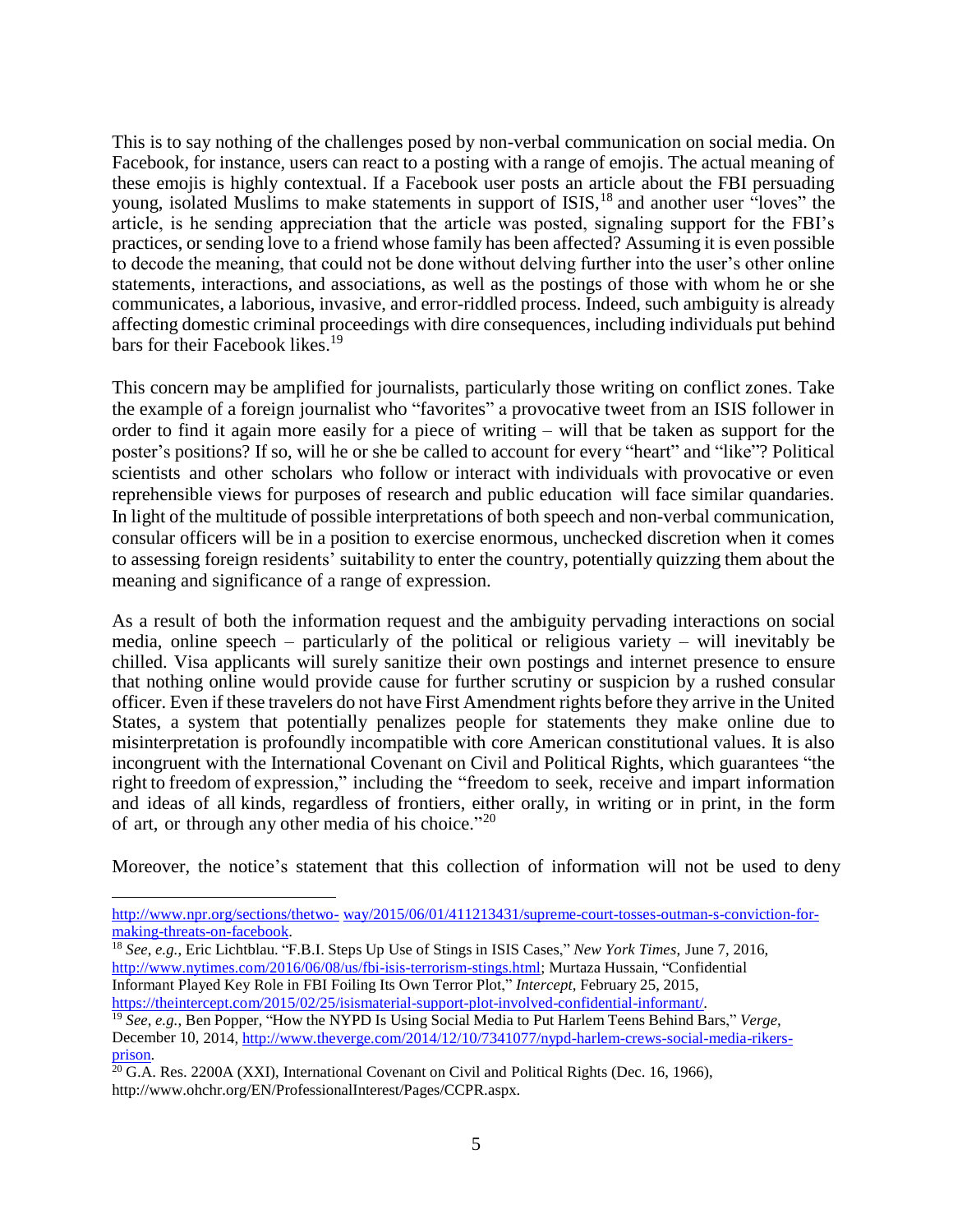visas on the basis of religion or political views, while commendable, is insufficient. The point of the disclosure requirement, presumably, is for consular officers to view and assess the content of applicants' postings. It is hard to imagine that the religious and political views reflected in those postings will not be taken into account in practice, even if officers are on paper prohibited from doing so.

We note the same point with respect to the direction to "[c]onsular staff...to take particular care to avoid collection of third-party information."<sup>21</sup> Such collection and analysis will be inevitable if the purpose of gathering social media data is in part to ascertain whether an applicant's associations are relevant to her eligibility for a U.S. visa – for example, to determine whether she has sufficient links to her country of origin to overcome the statutory presumption that temporary visa applicants intend to immigrate to the U.S.,<sup>22</sup> or whether her social media associations have been flagged in government databases as potential national security threats.<sup>23</sup> As such, reviews of travelers' social media profiles will also likely reveal personal information not contained within any given account, including peoples' connections to friends, relatives, and business associates in the U.S., potentially subjecting Americans to invasive scrutiny of their personal lives. This scrutiny may undermine the right to communicate anonymously, too, a right that is protected by the First Amendment and was called a necessary condition of free expression by the U.N. Special Rapporteur on Freedom of Expression.<sup>24</sup> Requiring visa applicants to disclose their online identities may thus enmesh American citizens' communications and sweep in large quantities of constitutionally protected speech.

Lastly, the government can point to no evidence that social media screening works and is worth expanding. While no public audits have yet been released for State Department social media collections, the DHS Office of Inspector General recently audited the Department of Homeland Security's existing social media pilot programs and found that insufficient metrics were in place to measure the programs' effectiveness, concluding that existing pilots had provided little value in guiding the rollout of a department-wide social media screening program.<sup>25</sup>

 $\overline{a}$ <sup>21</sup> 82 Fed. Reg. 36,180, 36,181-82 (posted Aug. 3, 2017).

<sup>&</sup>lt;sup>22</sup> Immigration and Nationality Corrections Act of 1994, Pub.L. 103-416, 108 Stat 4305, Title II, § 214 (b) (1994) (amendments to the Immigration and Nationality Act codified as 8 U.S.C. § 1184 (b)).

<sup>&</sup>lt;sup>23</sup> The notice says that consular officers will collect data to "*resolve an applicant's identity* or to vet for terrorism, national security-related, or *other visa ineligibilities*." (emphasis added) This means that the information need not be used solely for national security vetting; Immigration and Nationality Act of June 27, 1952, Pub. L. No. 82-414, 66 Stat. 163 (1952) (codified as amended in scattered sections of 8 U.S.C.) The INA says that an applicant "shall be presumed to be an immigrant until he establishes to the satisfaction of the consular officer, at the time of application for a visa, and the immigration officers, at the time of application for admission, that he is entitled to a nonimmigrant status." Immigration and Nationality Corrections Act of 1994, Pub.L. 103-416, 108 Stat 4305, Title II, § 214 (b) (1994) (amendments to the Immigration and Nationality Act codified as 8 U.S.C. § 1184 (b)), [https://www.gpo.gov/fdsys/pkg/USCODE-2011-title8/pdf/USCODE-2011-title8-chap12-subchapII-partII](https://www.gpo.gov/fdsys/pkg/USCODE-2011-title8/pdf/USCODE-2011-title8-chap12-subchapII-partII-sec1184.pdf) $sec1184.pdf.$ 

 $24$  "Anonymity," Electronic Frontier Foundation, accessed September 27, 2017,

[https://www.eff.org/issues/anonymity;](https://www.eff.org/issues/anonymity) Special Rapporteur on the Promotion and Protection of the Right to Freedom of Opinion and Expression, Rep., Human Rights Council, at 1, U.N. Doc. A/HRC/29/32, May. 22, 2015, available at http://www.ohchr.org/EN/HRBodies/HRC/RegularSessions/Session29/Documents/A.HRC.29.32\_AEV.doc. <sup>25</sup> See generally John Roth, Inspector General, *DHS' Pilots for Social Media Screening Need Increased Rigor to Ensure Scalability and Long-term Success (Redacted)*, U.S. Department of Homeland Security, 2017, [https://www.oig.dhs.gov/sites/default/files/assets/2017/OIG-17-40-Feb17.pdf.](https://www.oig.dhs.gov/sites/default/files/assets/2017/OIG-17-40-Feb17.pdf)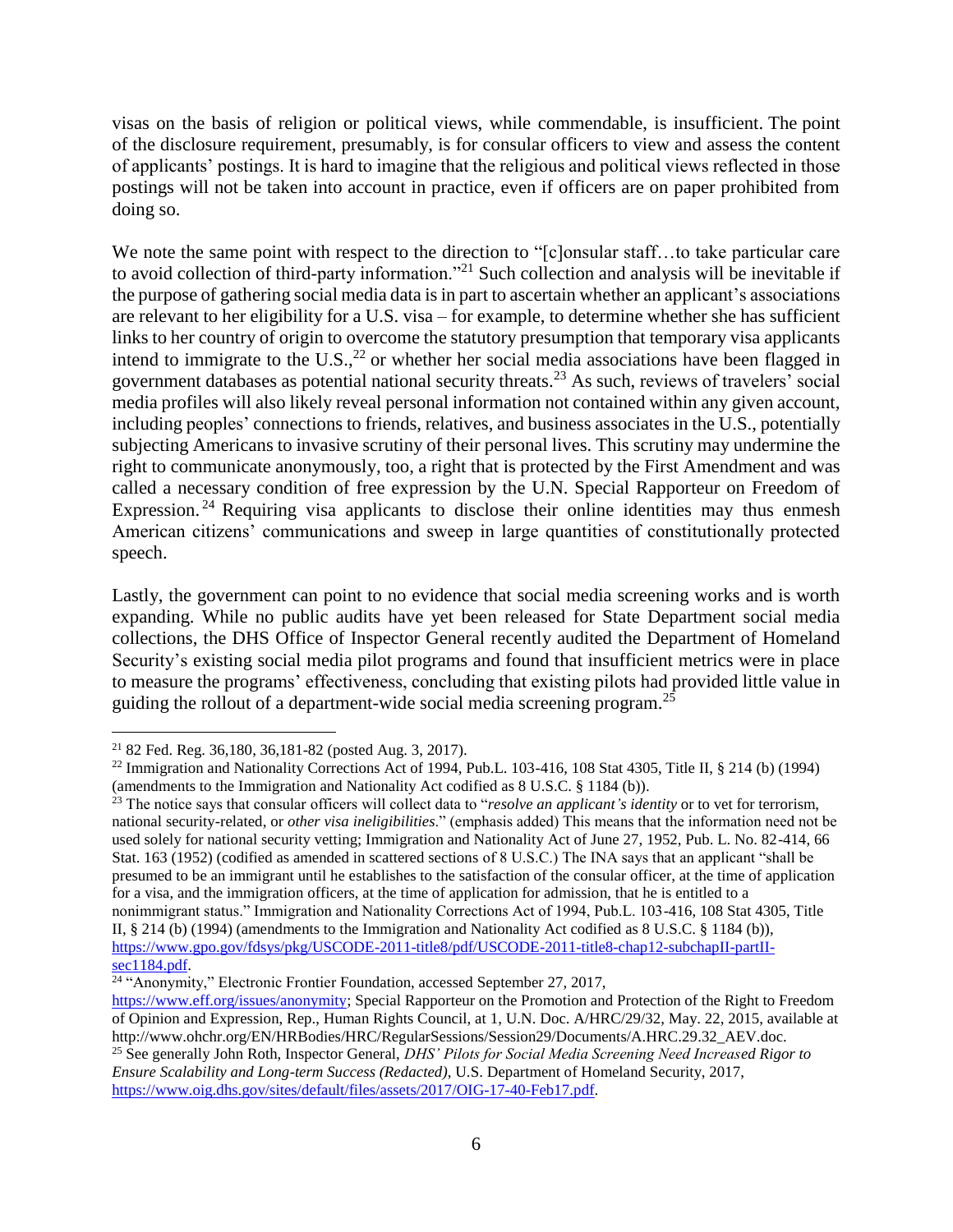# **II. The Proposed Collection Will Primarily Burden Applicants on the Basis of National Origin**

The burdens detailed above would be substantial regardless of the faith or ethnicity of a visa applicant. While the State Department has stated that applicants flagged for additional scrutiny will be chosen "based on individual circumstances and the information they provide," it is evident that these vetting procedures will be applied on the basis of national origin and will mainly be felt by Muslims. The proclamation issued by the president on September 24, 2017, explicitly provides for additional vetting of nationals of Iraq, Iran, and Somalia.<sup>26</sup> In addition, the Department of State describes the anticipated respondents as "[i]mmigrant and nonimmigrant visa applicants who have been determined to warrant additional scrutiny in connection with terrorism or other national security-related visa ineligibilities."<sup>27</sup> It estimates that  $65,000$  respondents, or  $0.5\%$  of U.S. visa applicants worldwide, will be affected.<sup>28</sup> This number closely tracks the roughly 68,000 nonimmigrant visas issued to nationals of the six travel ban countries and Iraq – which was included in Executive Order 13769, the first travel ban executive order – in fiscal year 2016, suggesting that the criteria triggering additional scrutiny may include national origin or religion.<sup>29</sup> Finally, the State Department's first attempt at implementing these requirements – which were halted due to ongoing litigation – required additional scrutiny specifically of nationals of the initial Muslim ban countries.<sup>30</sup> So "populations warranting increased scrutiny" could refer to people from Muslim countries or some subset thereof.

The history of the vetting procedures also suggests the intent to target Muslims. Shortly after becoming the official Republican presidential nominee, Donald Trump rolled out a new plan: "extreme vetting" for Muslims entering the United States.<sup>31</sup> He proposed that the United States admit only those "who share our values and respect our people." <sup>32</sup> One campaign official explained that people who have "attitudes about women or attitudes about Christians or gays that would be considered oppressive" would be barred.<sup>33</sup> Department of Homeland Security officials have indicated that visa applicants could be queried about honor killings, the role of women in

<sup>&</sup>lt;sup>26</sup> Proclamation No. 9645, "Enhancing Vetting Capabilities and Processes for Detecting Attempted Entry into the United States by Terrorists or Other Public-Safety Threats," September 24, 2017, https://s3.amazonaws.com/publicinspection.federalregister.gov/2017-20899.pdf (an unpublished Presidential Document by the Executive Office of the President).

<sup>27</sup> 82 Fed. Reg. 36,180, 36,181 (posted Aug. 3, 2017).

 $28$  Ibid.

<sup>&</sup>lt;sup>29</sup> Department of State, "Table XVIII Nonimmigrant Visas Issued by Nationality (Including Border Crossing Cards) Fiscal Year 2007-2016," *Report of the Visa Office 2016,* 

https://travel.state.gov/content/dam/visas/Statistics/AnnualReports/FY2016AnnualReport/FY16AnnualReport-TableXVIII.pdf (68,856).

<sup>30</sup> Department of State, *9SBU) Implementing Immediate Heightened Screening and Vetting of Visa Applications,* by Rex Tillerson, 17 STATE 24324, ¶ 9-14, [http://live.reuters.com/Event/Live\\_US\\_Politics/791246151.](http://live.reuters.com/Event/Live_US_Politics/791246151)

<sup>31</sup> Jeremy Diamond, "Trump Proposes Values Test for Would-be Immigrants in Fiery ISIS Speech," *CNN,* August 15, 2016, [http://www.cnn.com/2016/08/14/politics/donald-trump-isis-fight/.](http://www.cnn.com/2016/08/14/politics/donald-trump-isis-fight/)

<sup>32</sup> Ibid.

 $33$  Ibid.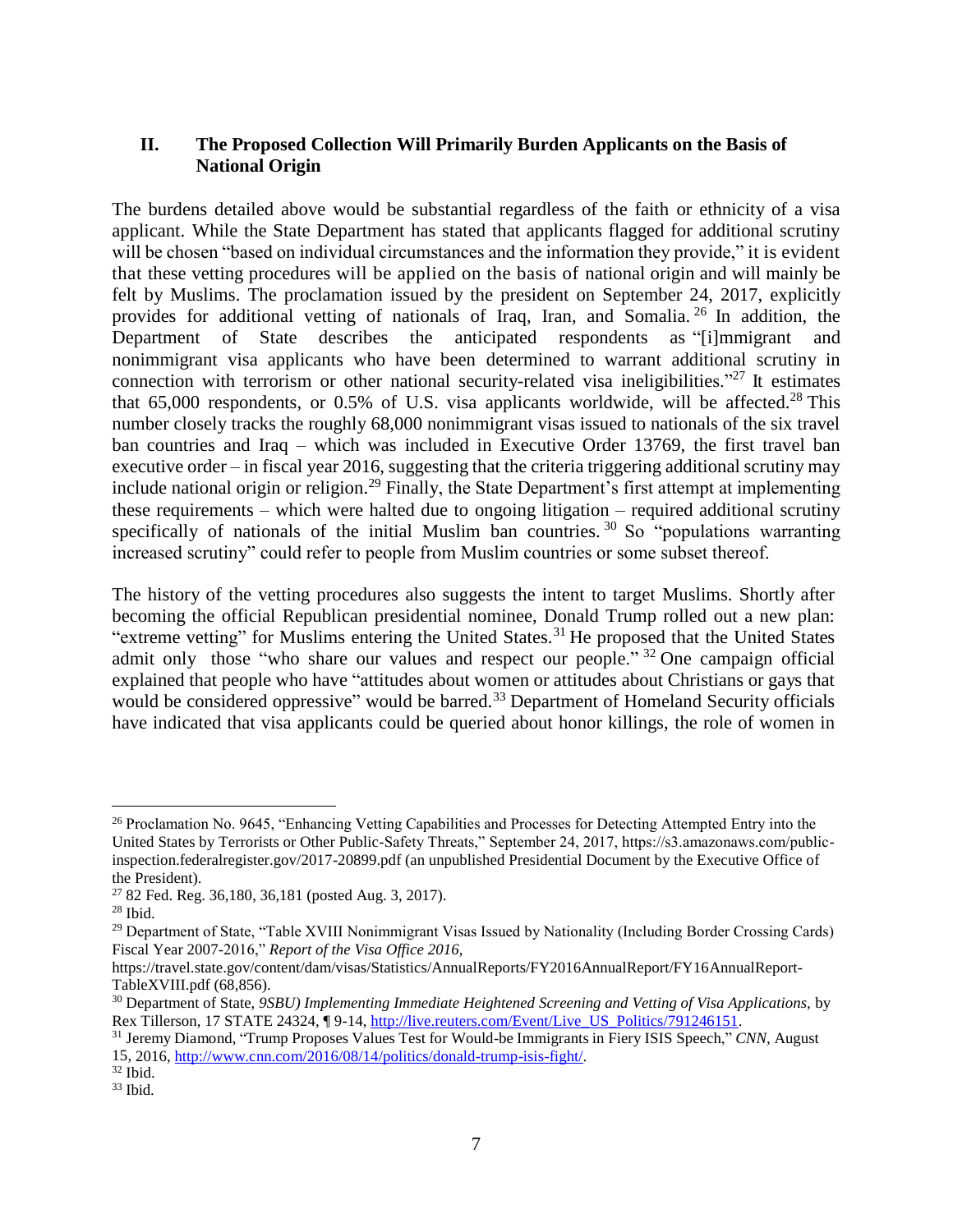society, and legitimate military targets.<sup>34</sup> It is difficult to see the connection between a visitor's view of the role of women in society and terrorism, but the connection between such questions and criticisms of the rights of women in Muslim societies is plain.<sup>35</sup>

Such an approach is unlikely to make us safer. There is no evidence that an applicant's national origin or religion reflects a propensity for terrorism. In fact, writing in opposition to Executive Order 13780, more than 40 national security experts from across the political spectrum argued that vetting should be responsive to "specific, credible threats based on individualized information," not stereotypes of religions or countries.<sup>36</sup> They also warned that banning nationals from Muslim countries would damage the "strategic and national security interests of the United States," corrode relationships with allies and "[reinforce] the propaganda of ISIS."<sup>37</sup> Indeed, pro-ISIS social media accounts have used the Muslim ban to vindicate the claim that the U.S. is at war with Islam and stoke anti-American sentiments. <sup>38</sup> An analysis by the Trump administration's Department of Homeland Security found that citizenship was an unreliable indicator of terrorism threat,  $39$  an unsurprising finding in light of U.N. estimates that in 2015 about 244 million people were living outside of the countries in which they were born.<sup>40</sup> As has been detailed in previous Brennan Center reports, decades of counterterrorism research has not been able to identify traits that could be used to identify people who have a propensity for terrorism.<sup>41</sup>

The Department of State's notice does state that "[t]he collection of social media platforms and identifiers will not be used to deny visas based on applicants' race, religion, ethnicity, national origin, political views, gender or sexual orientation."<sup>42</sup> However, given the context in which this ICR arises, and because it is part of the broader "extreme vetting" framework that appears aimed

- <sup>35</sup> Faiza Patel, "Reflections on the Prejudice in the Draft Exec Order's Vetting of 'Prejudice'," *Just Security* (blog), January 27, 2017, [https://www.justsecurity.org/36898/reflections-prejudice-draftexec-orders-vetting-prejudice/;](https://www.justsecurity.org/36898/reflections-prejudice-draftexec-orders-vetting-prejudice/) Faiza Patel and Erica Posey, "Beware Trump's Phony 'Terror' List," *Daily Beast,* March 22, 2017, [http://www.thedailybeast.com/articles/2017/03/22/](http://www.thedailybeast.com/articles/2017/03/22/%20beware-trump-s-phony-terror-list.html) beware-trump-s-phony-terror-list.html.
- <sup>36</sup> Brief of Former Nat'l Sec. Officials as Amicus Curiae in Support of Plaintiff-Appellees at 13, 28, Hawaii v. Trump, 859 F.3d 741 (2017) (no. 16-1540) (Docket No. 108), *cert granted by* Trump v. Int'l Refugee Assistance Project, 137 S. Ct, 2080 (2017) (available at http://cdn.ca9.uscourts.gov/datastore/general/2017/04/20/17- 15589%20Former%20National%20Security%20Officials%20Amicus.pdf).

<sup>37</sup> "Letter from Foreign Policy Experts on Travel Ban," *New York Times,* March 11, 2017, [https://www.nytimes.com/interactive/2017/03/11/us/politics/document-letter-foreign-policy](https://www.nytimes.com/interactive/2017/03/11/us/politics/document-letter-foreign-policy-trump.html?mtrref=www.nytimes.com)[trump.html?mtrref=www.nytimes.com.](https://www.nytimes.com/interactive/2017/03/11/us/politics/document-letter-foreign-policy-trump.html?mtrref=www.nytimes.com)

[https://assets.documentcloud.org/documents/3474730/DHS-intelligence-document-on-President-Donald.pdf.](https://assets.documentcloud.org/documents/3474730/DHS-intelligence-document-on-President-Donald.pdf) <sup>40</sup> *International Migration Report 2015 [highlights],* United Nations, 2016, 1,

 $\overline{a}$ <sup>34</sup> Laura Meckler, "Trump Administration Considers Far Reaching Steps for 'Extreme Vetting'," Wall Street Journal, April 4, 2017, [https://www.wsj.com/articles/trump-administration-considers-far-reaching-steps-for](https://www.wsj.com/articles/trump-administration-considers-far-reaching-steps-for-extreme-vetting-1491303602)[extreme-vetting-1491303602.](https://www.wsj.com/articles/trump-administration-considers-far-reaching-steps-for-extreme-vetting-1491303602)

<sup>38</sup> Joby Warrick, "Jihadist groups hail Trump's travel ban as a victory," *Washington Post,* January 29, 2017, [https://www.washingtonpost.com/world/national-security/jihadist-groups-hail-trumps-travel-ban-as-a](https://www.washingtonpost.com/world/national-security/jihadist-groups-hail-trumps-travel-ban-as-a-victory/2017/01/29/50908986-e66d-11e6-b82f-687d6e6a3e7c_story.html?utm_term=.b834ad9dbe23)[victory/2017/01/29/50908986-e66d-11e6-b82f-687d6e6a3e7c\\_story.html?utm\\_term=.b834ad9dbe23.](https://www.washingtonpost.com/world/national-security/jihadist-groups-hail-trumps-travel-ban-as-a-victory/2017/01/29/50908986-e66d-11e6-b82f-687d6e6a3e7c_story.html?utm_term=.b834ad9dbe23)

<sup>&</sup>lt;sup>39</sup> Department of Homeland Security, "Citizenship Likely an Unreliable Indicator of Terrorist Threat to the United States," Draft Report Obtained by *Associated Press*, February 24, 2017,

http://www.un.org/en/development/desa/population/migration/publications/migrationreport/docs/MigrationReport20 15\_Highlights.pdf.

<sup>41</sup> *See, e.g.* Faiza Patel and Meghan Koushik, *Countering Violent Extremism,* Brennan Center for Justice, 2017, 10- 11, [https://www.brennancenter.org/sites/default/files/publications/Brennan%20Center%20CVE%20Report.pdf.](https://www.brennancenter.org/sites/default/files/publications/Brennan%20Center%20CVE%20Report.pdf)

<sup>42</sup> 82 Fed. Reg. 36,180, 36,181 (posted Aug. 3, 2017).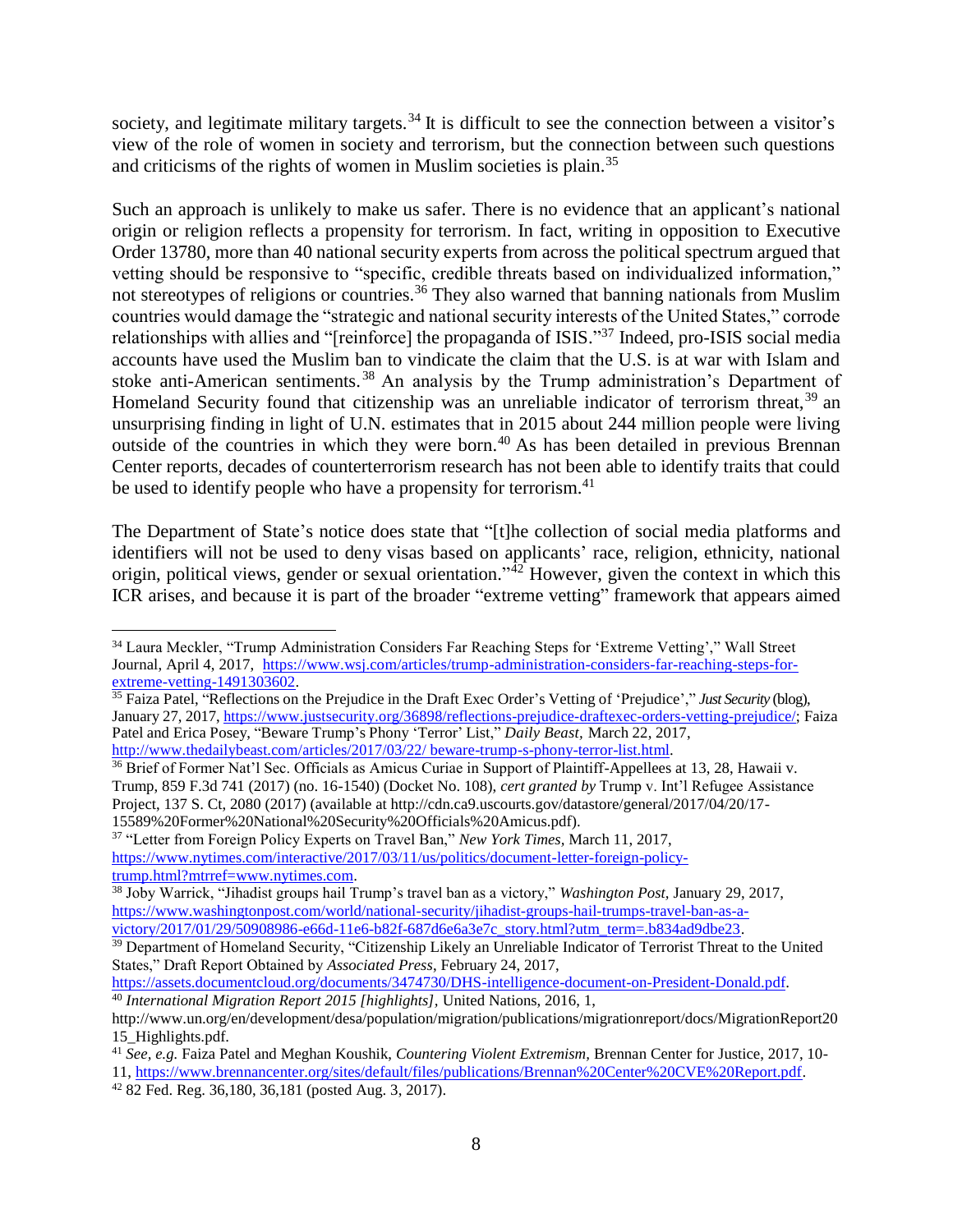at Muslims, that assurance seems less than credible.

## **III. Information Collection may Facilitate Bulk Data Mining and Algorithmic Analysis Efforts that Amplify Privacy and Discrimination Concerns**

While the ICR says that "[t]he additional information collected will facilitate consular officer efforts to apply more rigorous evaluation of these applicants for visa eligibilities," it does not say what those efforts will consist of or how the State Department will use or store the data it obtains. Will it be able to analyze such large amounts of data? If so, through what means, and based on what criteria? Presumably this information about visa applicants from around the world will be recorded in government databases; for what purposes will these databases be used? Exploiting this data for bulk mining or algorithmic analysis would further amplify many of the privacy and discrimination-oriented concerns highlighted above.

The sensitive applicant information collected would likely be shared with the Department of Homeland Security, which may use the information as an input into new technological tools it wants developed as part of an "Extreme Vetting Initiative."<sup>43</sup> For this initiative, the Department of Homeland Security reportedly intends to "establish an overarching vetting [system] that automates, centralizes and streamlines the current manual vetting process," driven by the mandates in President Trump's immigration Executive Orders, including Executive Order 13780.<sup>44</sup> Vetting would be dynamic: this computerized system would attempt to "continuous[ly] vet" visitors within the country using information including "media, blogs, public hearings, conferences, academic websites, social media websites…radio, television, press, geospatial sources, [and] internet sites."<sup>45</sup> It would further be targeted at "evaluat[ing] an applicant's probability of becoming a positively contributing member of society as well as their ability to contribute to national interests."<sup>46</sup> Naturally, the program would seek to predict whether those entering the U.S. intended

[https://www.federalregister.gov/documents/2017/08/03/2017-16343/60-day-notice-of-proposed-information](https://www.federalregister.gov/documents/2017/08/03/2017-16343/60-day-notice-of-proposed-information-collection-supplemental-questions-for-visa-applicants)[collection-supplemental-questions-for-visa-applicants](https://www.federalregister.gov/documents/2017/08/03/2017-16343/60-day-notice-of-proposed-information-collection-supplemental-questions-for-visa-applicants) ("Consular posts worldwide regularly engage with U.S. law enforcement and partners in the U.S. intelligence community to identify characteristics of applicant populations warranting increased scrutiny"); Department of Homeland Security, Presolicitation Notice, ICE-HSI- Data Analysis Service Amendment: Solicitation Number: HSCEMD-17-R-00010 (June 12, 2017),

 $\overline{a}$ <sup>43</sup> *See, e.g.* State Department, *60-Day Notice of Proposed Information Collection: Supplemental Questions for Visa Applicants,* 82 FR 36180, 36181 (Aug. 3, 2017)

https://www.fbo.gov/index?s=opportunity&mode=form&id=3abbda0ebcab146118a6f6a0ec44c2b4&tab=core&\_cvi ew=1 (background document, section 3.2: "[T]he contractor shall…have the ability to ingest and screen against large volumes of visa electronic applications efficiently and at high speed in regard worldwide social media and open source holdings and domains relevant to person centric derogatory and threat information assessment information, adjudication recommendation to the Department of State and notification to other government equites when warranted."). The "Industry Day" materials prepared by ICE-HIS for this Presolicitation Notice were obtained and released by The Intercept in August 2017. Sam Biddle and Spencer Woodman, "These Are the Technology Firms Lining Up to Build Trump's 'Extreme Vetting' Program," Intercept, August 7, 2017,

https://theintercept.com/2017/08/07/these-are-the-technology-firms-lining-up-to-build-trumps-extreme-vettingprogram/.

<sup>44</sup> Ibid.

<sup>45</sup> Ibid. at *Attachment 2: Background*, 5.

<sup>46</sup> Department of Homeland Security, Presolicitation Notice, ICE-HSI- Data Analysis Service Amendment: Solicitation Number: HSCEMD-17-R-00010 (June 12, 2017),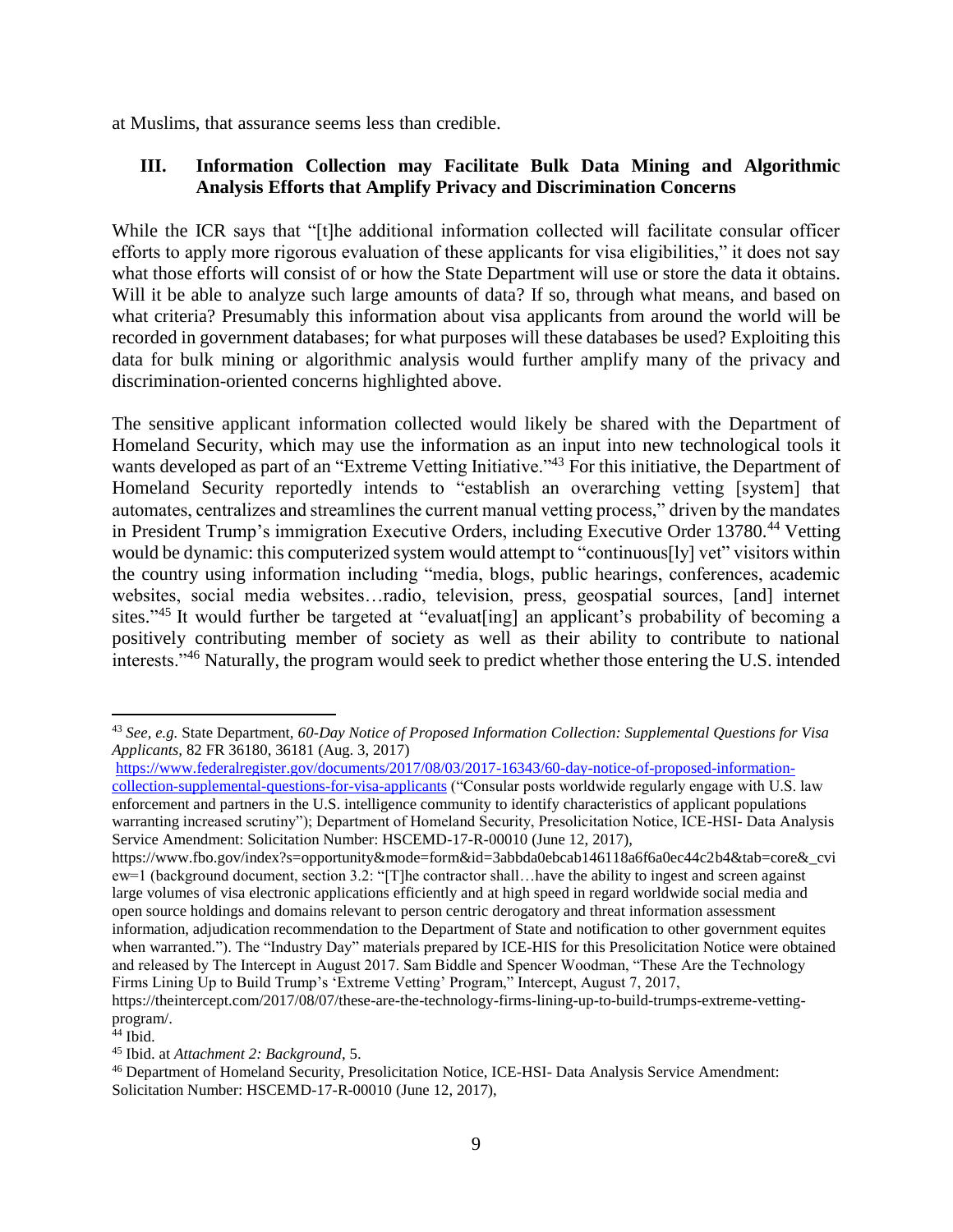to commit a crime or terrorist attack once they arrived here. $47$ 

Setting aside that these standards – especially those measuring the likelihood that an applicant will "positively contribute" to society or to the national interest – are impossible to administer, computer analyses are only as good as their inputs. Recent efforts to employ predictive algorithms throughout the criminal justice system have been shown to reflect enduring biases, including those based on race and income, since they rely on historic crime data that integrates those biases.<sup>48</sup>

In the realm of immigration, use of such algorithms may have the effect of facilitating religious or ideological vetting.<sup>49</sup> Indeed, there are already Homeland Security programs that attempt to draw inferences about social media data to develop traveler risk profiles on the basis of "tone analysis," a process that is likely to incorporate decontextualized judgments about entire communities or religions, raising questions about both its ostensible neutrality and its effectiveness.<sup>50</sup> In light of these concerns, collecting social media and other data for the purpose of vetting foreign travelers in order to subject it to algorithmic analysis seems highly unlikely to contribute measurably to domestic safety and security.

# **IV. There is No Evidence that Foreign Visitors Pose a Significant Threat to the U.S.**

Lastly, empirical evidence shows that the risk of an attack on U.S. soil perpetrated by a foreign person who has been improperly vetted is infinitesimal. This is not surprising: the U.S. has one of the world's most thorough visa vetting systems, built to identify national security threats. The government has had trouble showing otherwise. According a federal court of appeals: "There is no finding that present vetting standards are inadequate, and no finding that absent the improved vetting procedures there likely will be harm to our national interests."<sup>51</sup>

Indeed, over the past ten years, Americans have been more than ten times as likely to drown in a bathtub or die in a lightning strike than to die in a terrorist attack perpetrated by a foreign born

 $\overline{a}$ [https://www.fbo.gov/index?s=opportunity&mode=form&id=3abbda0ebcab146118a6f6a0ec44c2b4&tab=core&\\_cvi](https://www.fbo.gov/index?s=opportunity&mode=form&id=3abbda0ebcab146118a6f6a0ec44c2b4&tab=core&_cview=1) [ew=1](https://www.fbo.gov/index?s=opportunity&mode=form&id=3abbda0ebcab146118a6f6a0ec44c2b4&tab=core&_cview=1) (Statement of Objectives, 1).

<sup>47</sup> Ibid.

<sup>48</sup> *See, e.g.,* Aaron Shapiro, "Reform predictive policing," *Nature,* January 25, 2017,

[http://www.nature.com/news/reform-predictive-policing-1.21338;](http://www.nature.com/news/reform-predictive-policing-1.21338) Logan Koepke, "Predictive Policing Isn't About the Future," *Slate,* November 21, 2016,

[http://www.slate.com/articles/technology/future\\_tense/2016/11/predictive\\_policing\\_is\\_too\\_dependent\\_on\\_historical](http://www.slate.com/articles/technology/future_tense/2016/11/predictive_policing_is_too_dependent_on_historical_data.html) data.html; William Isaac and Andi Dixon, "Column: Why big data analysis of police activity is inherently biased," *PBS NewsHour,* May 10, 2017, [http://www.pbs.org/newshour/rundown/column-big-data-analysis-police-activity](http://www.pbs.org/newshour/rundown/column-big-data-analysis-police-activity-inherently-biased/)[inherently-biased/.](http://www.pbs.org/newshour/rundown/column-big-data-analysis-police-activity-inherently-biased/)

<sup>49</sup> *See, e.g.* Laura Hudson, "Technology is Biased Too. How Do We Fix It?" *FiveThirtyEight*, July 20, 2017, <https://fivethirtyeight.com/features/technology-is-biased-too-how-do-we-fix-it/> ("The focus on accuracy implies that the algorithm is searching for a true pattern, but we don't really know if the algorithm is in fact finding a pattern that's true of the population at large or just something it sees in its data," Suresh Venkatasubramanian) ("In some cases, the most accurate prediction may not be the most socially desirable one, even if the data is unbiased, which is a huge assumption — and it's often not.").

<sup>50</sup> Aaron Cantu and George Joseph, "Trump's Border Security May Search Your Social Media by 'Tone,'" *Nation,*  August 23, 2017, [https://www.thenation.com/article/trumps-border-security-may-search-your-social-media-by-tone/.](https://www.thenation.com/article/trumps-border-security-may-search-your-social-media-by-tone/) <sup>51</sup> Hawaii v. Trump, 859 F.3d 741, 771 (9th Cir. 2017), *cert. granted sub nom* Trump v. Int'l Refugee Assistance Project, 137 S. Ct. 2080 (2017).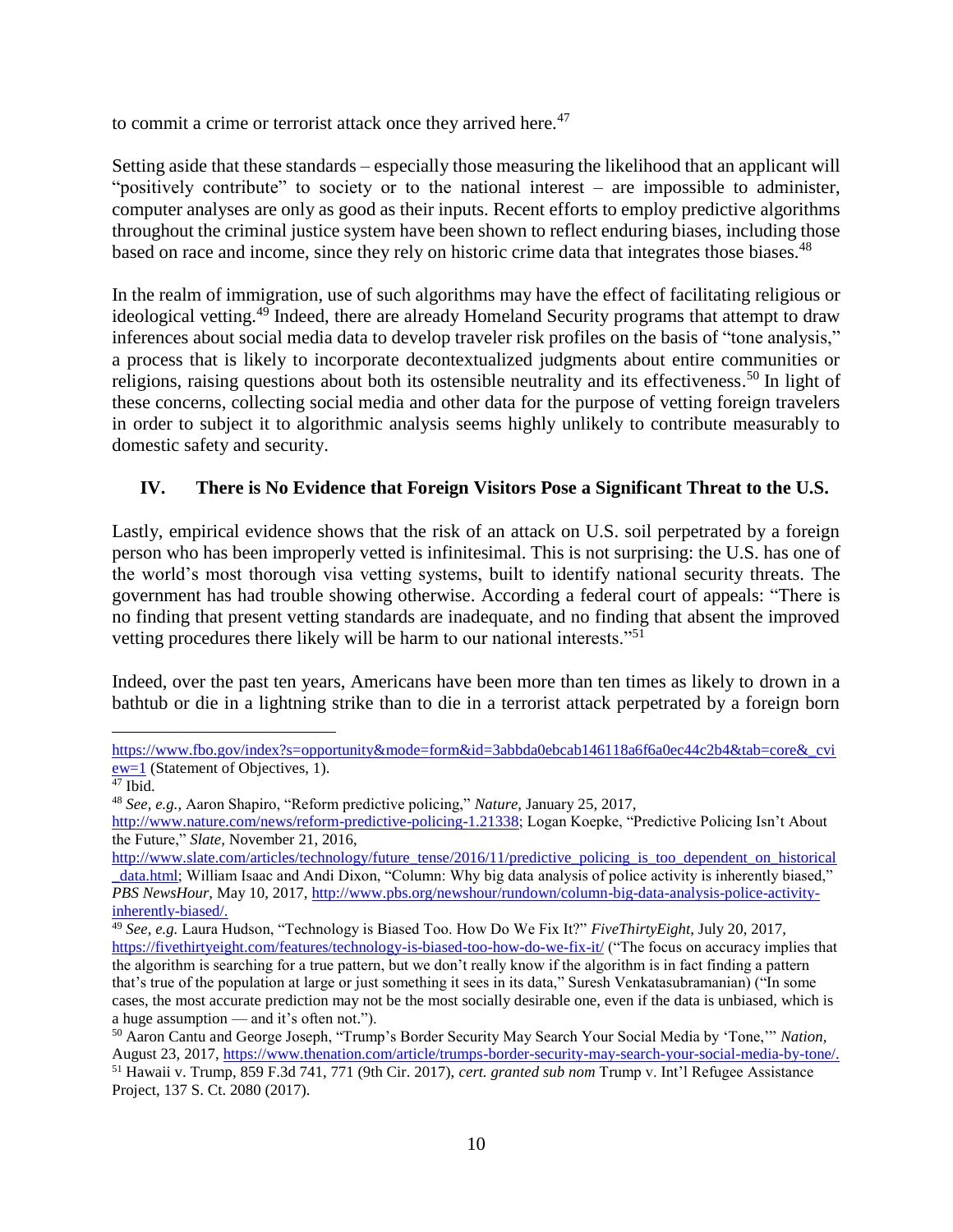terrorist on U.S. soil.<sup>52</sup> According to a Cato Institute study, only five foreign-born terrorists have successfully carried out deadly attacks on U.S. soil since September 11, 2001, when the U.S. immigration security infrastructure was overhauled.<sup>53</sup> Four were U.S. permanent residents or citizens who perpetrated terror attacks years after entering the country; indeed, three entered the United States as children. Entry screening would have been unlikely to catch them years before they decided to commit violence.<sup>54</sup> Only Tashfeen Malik – who, along with her husband Syed Rizwan Farook, killed 14 people and injured 22 others in San Bernardino – entered the U.S. near in time to when she perpetrated an attack. <sup>55</sup> But even discounting the proximity between a terrorist's entry and his or her attack, and counting the September 11 hijackers (who came to the U.S. on temporary visas), Cato's analysis of cases from 1975 through 2015 shows that 7.38 million such visas were issued for every one issued to a foreign-born terrorist, amounting to a near-zero  $(0.0000136)$  percent of visas.<sup>56</sup> In short, the State Department's expanded collection is a solution in search of a problem.

# **V. Conclusion**

For the above reasons, we urge the Department of State to abandon this proposed information collection initiative. Please do not hesitate to let us know if we can provide any further information regarding our concerns. We may be reached at [patelf@brennan.law.nyu.edu](mailto:patelf@brennan.law.nyu.edu) (Faiza Patel: 646-292-8325[\), levinsonr@brennan.law.nyu.edu](mailto:levinsonr@brennan.law.nyu.edu) (Rachel Levinson-Waldman: 202-249- 7193), or [pandurangah@brennan.law.nyu.edu](mailto:pandurangah@brennan.law.nyu.edu) (Harsha Panduranga: 646-925-8719).

Sincerely,

# 18MillionRising.org

 $\overline{a}$ <sup>52</sup> Emmanuelle Saliba, "You're More Likely to Die Choking Than Be Killed by Foreign Terrorists, Data Show," *NBC News*, February 1, 2017, [https://www.nbcnews.com/news/us-news/you-re-more-likely-die-choking-be-killed](https://www.nbcnews.com/news/us-news/you-re-more-likely-die-choking-be-killed-foreign-terrorists-n715141)[foreign-terrorists-n715141.](https://www.nbcnews.com/news/us-news/you-re-more-likely-die-choking-be-killed-foreign-terrorists-n715141) Other striking comparative risk statistics: toddlers with guns killed more people than foreign terrorists in 2015. Gary Younge, "Trump fears terrorists, but more Americans are shot dead by toddlers," *Guardian*, February 8, 2017, [https://www.theguardian.com/commentisfree/2017/feb/08/trump-muslim-terrorists](https://www.theguardian.com/commentisfree/2017/feb/08/trump-muslim-terrorists-gun-violence-america-deaths)[gun-violence-america-deaths;](https://www.theguardian.com/commentisfree/2017/feb/08/trump-muslim-terrorists-gun-violence-america-deaths) Christopher Ingraham, "People are getting shot by toddlers on a weekly basis this year," *Washington Post*, October 14, 2015, [https://www.washingtonpost.com/news/wonk/wp/2015/10/14/people](https://www.washingtonpost.com/news/wonk/wp/2015/10/14/people-are-getting-shot-by-toddlers-on-a-weekly-basis-this-year/?utm_term=.ea27df29d3d1)[are-getting-shot-by-toddlers-on-a-weekly-basis-this-year/?utm\\_term=.ea27df29d3d1;](https://www.washingtonpost.com/news/wonk/wp/2015/10/14/people-are-getting-shot-by-toddlers-on-a-weekly-basis-this-year/?utm_term=.ea27df29d3d1) Kim LaCapria, "Toddlers Killed More Americans than Terrorists in 2015," Snopes, accessed September 15, 2017, [http://www.snopes.com/toddlers-killed-americans-terrorists/.](http://www.snopes.com/toddlers-killed-americans-terrorists/) Since September 11, 2001, an average American has been as likely to be crushed by a television or furniture as a terrorist attack. Micah Zenko, "America Is a Safe Place," *Council on Foreign Relations* (blog), February 24, 2012, [https://www.cfr.org/blog/america-safe-place.](https://www.cfr.org/blog/america-safe-place)

<sup>53</sup> Alex Nowrasteh, *Terrorism and Immigration: A Risk Analysis*, Cato Institute, 2016, No. 798, 13, [https://object.cato.org/sites/cato.org/files/pubs/pdf/pa798\\_2.pdf.](https://object.cato.org/sites/cato.org/files/pubs/pdf/pa798_2.pdf)

<sup>&</sup>lt;sup>54</sup> One possible exception is Mohamad Hadayet, who opened fire at Los Angeles International Airport in 2002. For more details see, Eddy Ramirez, "Panel Probes LAX Gunman," *Los Angeles Times*, October 10, 2002, <http://articles.latimes.com/2002/oct/10/local/me-lax10> (Immigration officials reportedly "doubted Hadayet was a peaceful man when he requested political asylum in 1992.").

<sup>&</sup>lt;sup>55</sup> Tashfeen Malik entered the U.S. on July 27, 2014. She and Syed Rizwan Farook perpetrated the San Bernardino attacks on December 2, 2015 – just under a year and a half after Ms. Malik entered the U.S. Brian Ross et al., "Welcome to America: New Photo Shows San Bernardino Terror Couple Entering US," *ABC News,* December 7,

<sup>2015,</sup> [http://abcnews.go.com/US/america-photo-shows-terror-couple-entering-us/story?id=35615829.](http://abcnews.go.com/US/america-photo-shows-terror-couple-entering-us/story?id=35615829) <sup>56</sup> Nowrasteh, *Terrorism and Immigration: A Risk Analysis*, Cato Institute, 2016, No. 798, 8, [https://object.cato.org/sites/cato.org/files/pubs/pdf/pa798\\_2.pdf.](https://object.cato.org/sites/cato.org/files/pubs/pdf/pa798_2.pdf)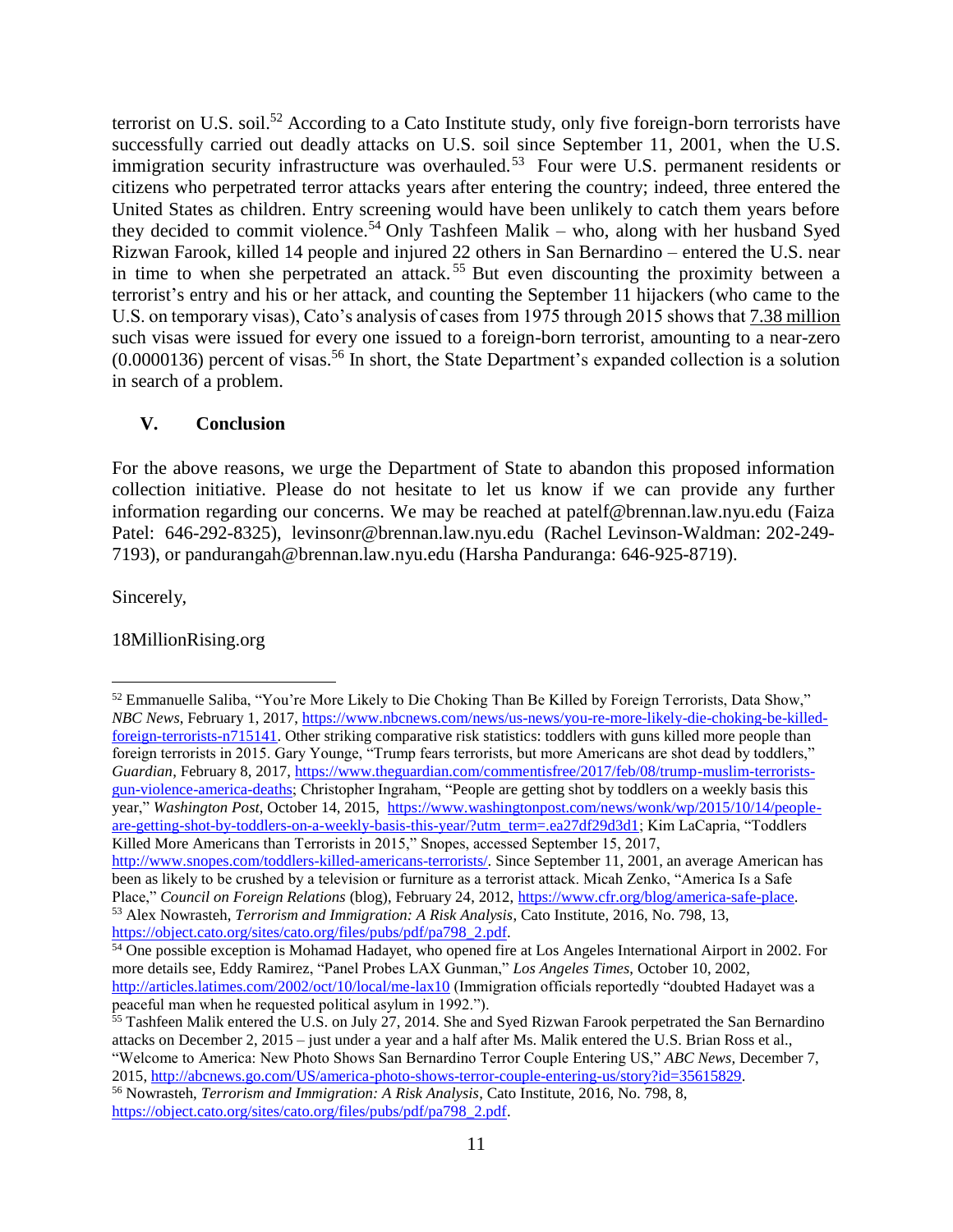Access Now Advocacy for Principled Action in Government American Library Association Americans United for Separation of Church and State Arkansas United Community Coalition Article 19 Asian Americans Advancing Justice Brennan Center for Justice at NYU School of Law CASA Center for Democracy & Technology Center for Media Justice Center for Security, Race, and Rights Committee to Protect Journalists Council on American-Islamic Relations (CAIR) Data & Society Defending Rights & Dissent Electronic Frontier Foundation Free Press Government Information Watch Human Rights Watch Immigrant Law Center of Minnesota Iranian American Bar Association Japanese American Citizens League Legal Aid Justice Center Marhaba Service LLC Mi Familia Vota Muslim Community Network Muslim Justice League Muslim Public Affairs Council **NAACP** National Asian Pacific American Women's Forum (NAPAWF) National Center for Transgender Equality National Hispanic Media Coalition National Immigrant Justice Center National Immigration Law Center National Korean American Service & Education Consortium (NAKASEC) New America's Open Technology Institute New York Immigration Coalition OpenTheGovernment PEN America Poligon Education Fund Resilient Communities, New America Services, Immigrant Rights, and Education Network (SIREN) South Asian Americans Leading Together (SAALT) Southern Poverty Law Center The Constitution Project